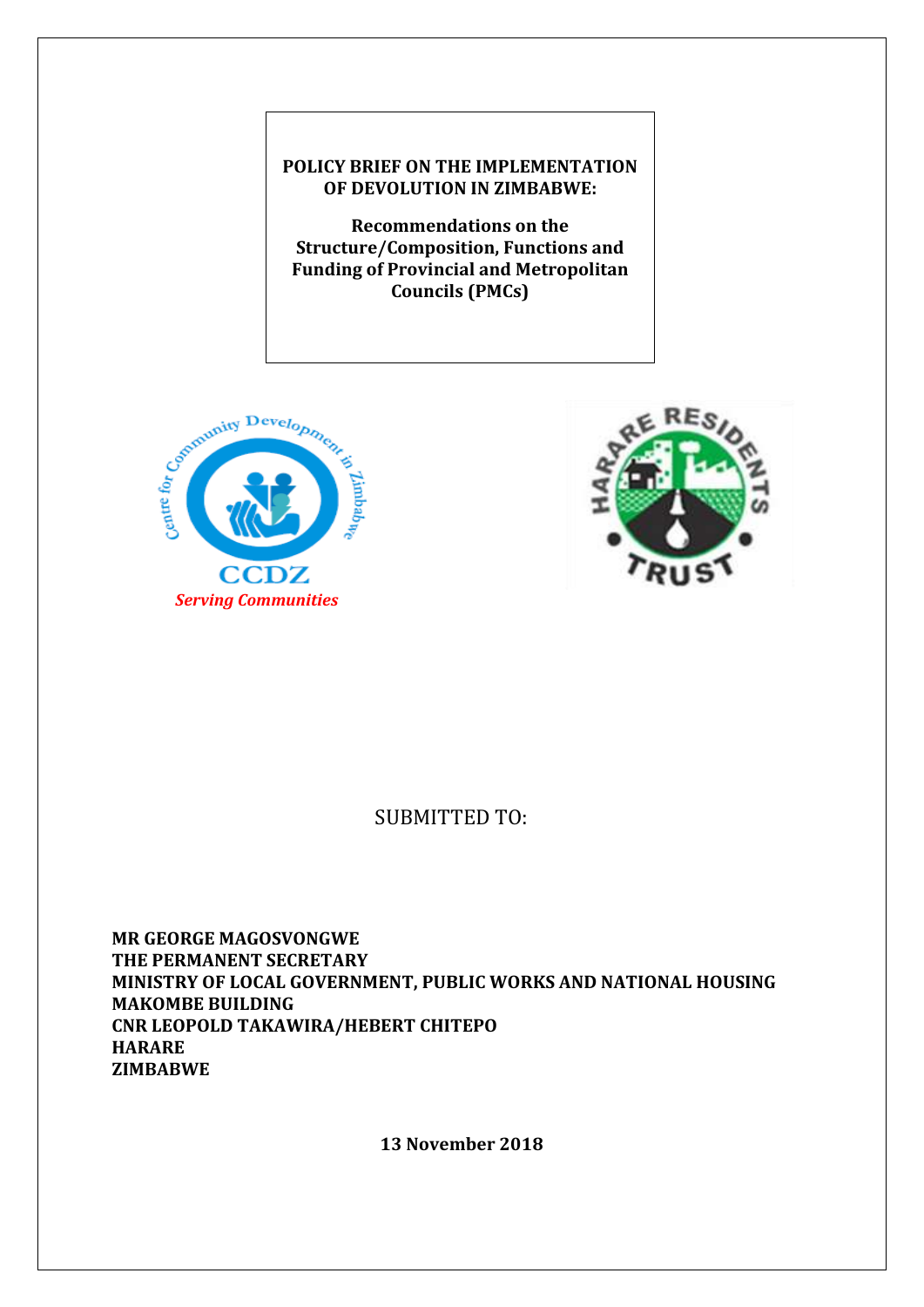### **1.0 INTRODUCTION**

**.** 

This Policy brief was developed by the Centre for Community Development in Zimbabwe (CCDZ) and Harare Residents Trust (HRT) in consultation with key local government stakeholders<sup>1</sup>. The paper provides an outline of key **concerns** and **issues** regarding devolution and **proffers recommendations** for consideration by government and parliament in crafting the new legislation to guide the implementation of devolution in Zimbabwe. The issue of devolution is topical and government has indicated its commitment to implementing it. However, the delay in the crafting of legislation to guide devolution is a serious cause for concern for citizens and other local government stakeholders.

The Zimbabwean Constitution Amendment (No. 20) Act 2013 provides the framework for devolution of governmental powers and responsibilities in Section 264. Also in Section 5 of the Constitution, the tiers of government provided are the national government, provincial and metropolitan councils as well as local authorities. Since the adoption of the new Constitution in 2013, the government has not yet crafted legislation to devolve power to provincial and metropolitan councils. Rather there have been reversals and an attempt to completely do away with Provincial and Metropolitan Councils to scuttle devolution.<sup>2</sup> In 2016, the government of Zimbabwe passed the Local Government Amendment Act despite protestations from civil society and other key stakeholders. This Act is ultra-vires the constitutional provisions on devolution as it gives central government wide powers to interfere with the operations of local authorities and dismiss democratically-elected Chairpersons and Mayors.

The establishment of Provincial and Metropolitan Councils (PMCs) as spelled out in Chapter 14 of the Constitution is long overdue. It is against this background that CCDZ and HRT continue to engage government and parliament on the need for comprehensive local government reforms including crafting legislation to allow devolution of power to Provincial and Metropolitan Councils as opposed to the piecemeal approach of the old dispensation.

The devolution of power to local and provincial councils helps to achieve fair and balanced development through Provincial and Metropolitan Councils, which are allowed by the Constitution to set local development priorities. Governmental powers must be devolved to the local people so that there is increased transparency and accountability in governance and decision-making as well as management of public affairs and resources by local authorities. Provincial governments must be fully in control of their local authorities whilst central government plays an oversight role to ensure that public resources are used in a transparent manner.

#### **2.0 STRUCTURE OF PROVINCIAL AND METROPOLITAN COUNCILS**

 $1$  Policy dialogue meeting held on 20<sup>th</sup> September 2018 on the theme 'Devolution of Governmental Powers and Responsibilities' and attended by CSOs, Officials from Ministry of Local Government, Public Works and National Housing including the Permanent Secretary as well as members of CCDZ and HRT community structures; brainstorm session held by CCDZ and HRT in Harare on the 17<sup>th</sup> October under the theme "Devolution of Governmental Powers and Responsibilities"

<sup>&</sup>lt;sup>2</sup> The former Finance Minister Patrick Chinamasa was widely quoted in the local mainstream media arguing that Provincial and Metropolitan Councils provided in Chapter 14 of the Constitution are a burden to Treasury and the constitution must be repealed to do away with these governance institutions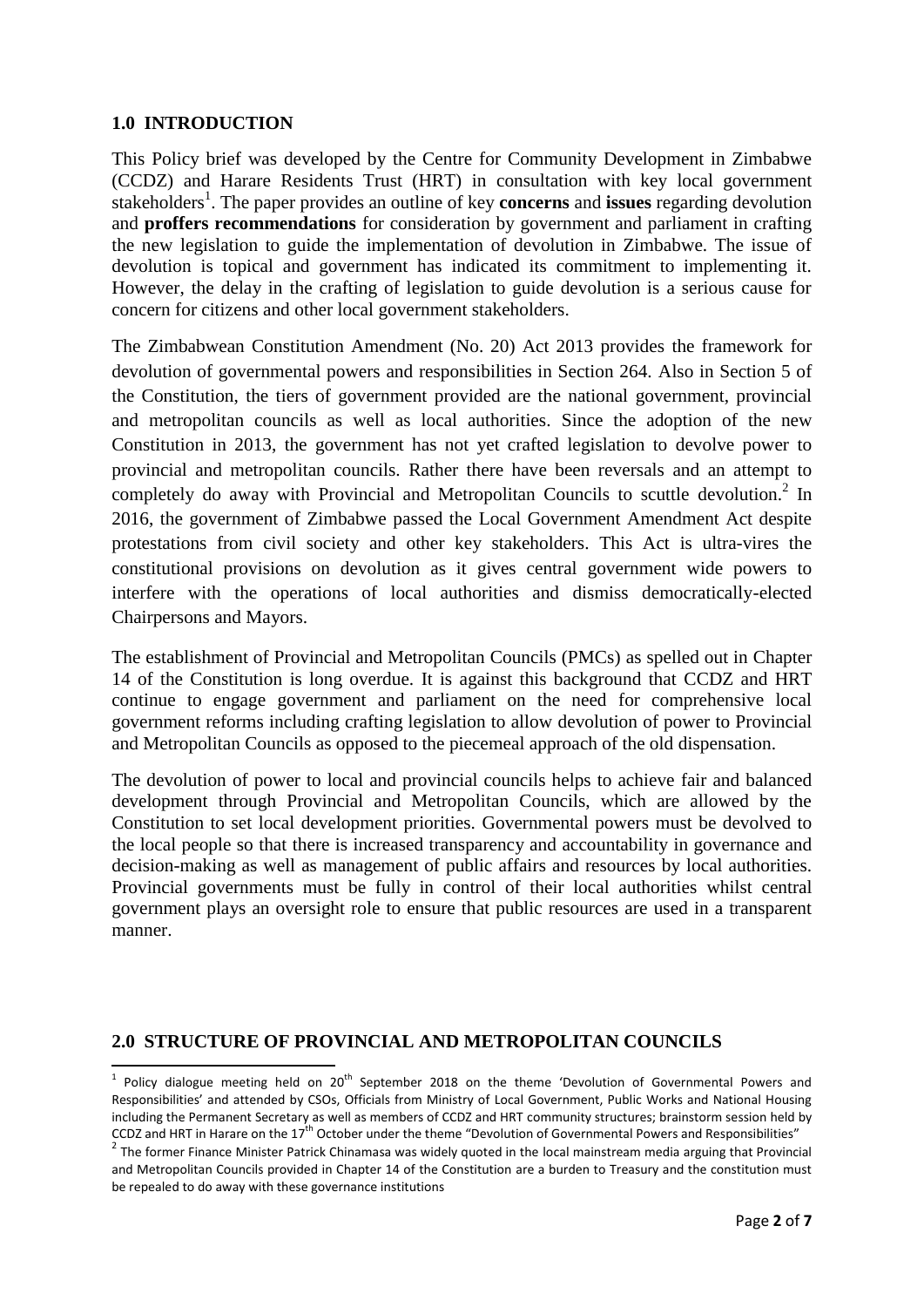The Constitution of Zimbabwe Sections 268 and 269 establish Provincial Councils and Metropolitan Councils respectively. The Provincial and Metropolitan Councils are a middle and critical link between government and citizens. The Provincial Councils consist of all Members of Parliament for the Province concerned. The Mayors and Chairpersons of all local authorities in the concerned provinces are also members of the Provincial Council. Section 268 also stipulates that ten members elected under the proportional representation will also become members of the Provincial Councils. The Mayors for Bulawayo and Harare are the chairpersons of the Metropolitan Councils whilst Provincial Councils elect their chairpersons at their first meeting. There is therefore need for the authorities to take great care in establishing these important government structures and ensure that they are transparent, accountable and effective. **There is need to ensure that PMCs are designed in such a way that their structure and composition allows them to work professionally and independently to effectively deliver on their mandate.** 

To start with, CCDZ and HRT suggest that Members of Parliament and Senators as well as women MPs elected under the quota system should not be part of Provincial and Metropolitan Councils as they belong to the Legislative branch of government that plays an oversight role over structures. There is need to separate the functions of the legislative branch of government from the work of Provincial and Metropolitan Councils in line with the principle of separation of powers.

Secondly, PMCs must be allowed to recruit their own staff including competent Clerks or Chief Executive Officers with a track record in public service. Section 266(2) of the Constitution on the conduct of employees of Provincial and Metropolitan Councils states that:

- They should not act in partisan manner,
- Should not further the interests of any political party or cause,
- Should not prejudice the lawful interests of any political party or cause, or
- Should not violate the fundamental rights or freedoms of any person.

Section 266(3) of the Constitution further states that employees of Provincial and Metropolitan Councils must not be office bearers of any political party. To create effective and independent PMCs true to the spirit of devolution, CCDZ and HRT recommend that these councils must recruit their own secretariat and run their affairs independent from the Provincial Administrator's office, the Minister of Provincial Affairs and Ministry of Local Government, Public Works and National Housing. As the parent Ministry, local government can come up with capacity building programmes for the Councillors as well as the regulatory framework and Code of Conduct for Provincial and Metropolitan Councillors.

It is further suggested/recommended that the Provincial and Metropolitan Councils (PMCs) must be allowed to set up their own Committees in keeping with i) their development aspirations, ii) synergy with the National Assembly iii) to allow better co-ordination with other tiers of government and the parent Ministry. The suggested committees or clusters for PMCs are: i**) The Planning and Governance Cluster, ii) Economic Development & Investment Cluster, iii) Roads and Infrastructure Cluster, and iii) Basic Social Services Cluster**. The remit of their responsibilities and relations with local authority and national government will be consistent with the transferred powers and functions. Suffice to suggest that the core functions of the **Planning and Governance Cluster** may include: i) capacity development of governance institutions, ii) stakeholder and citizen engagement, and iii) spatial and development planning management.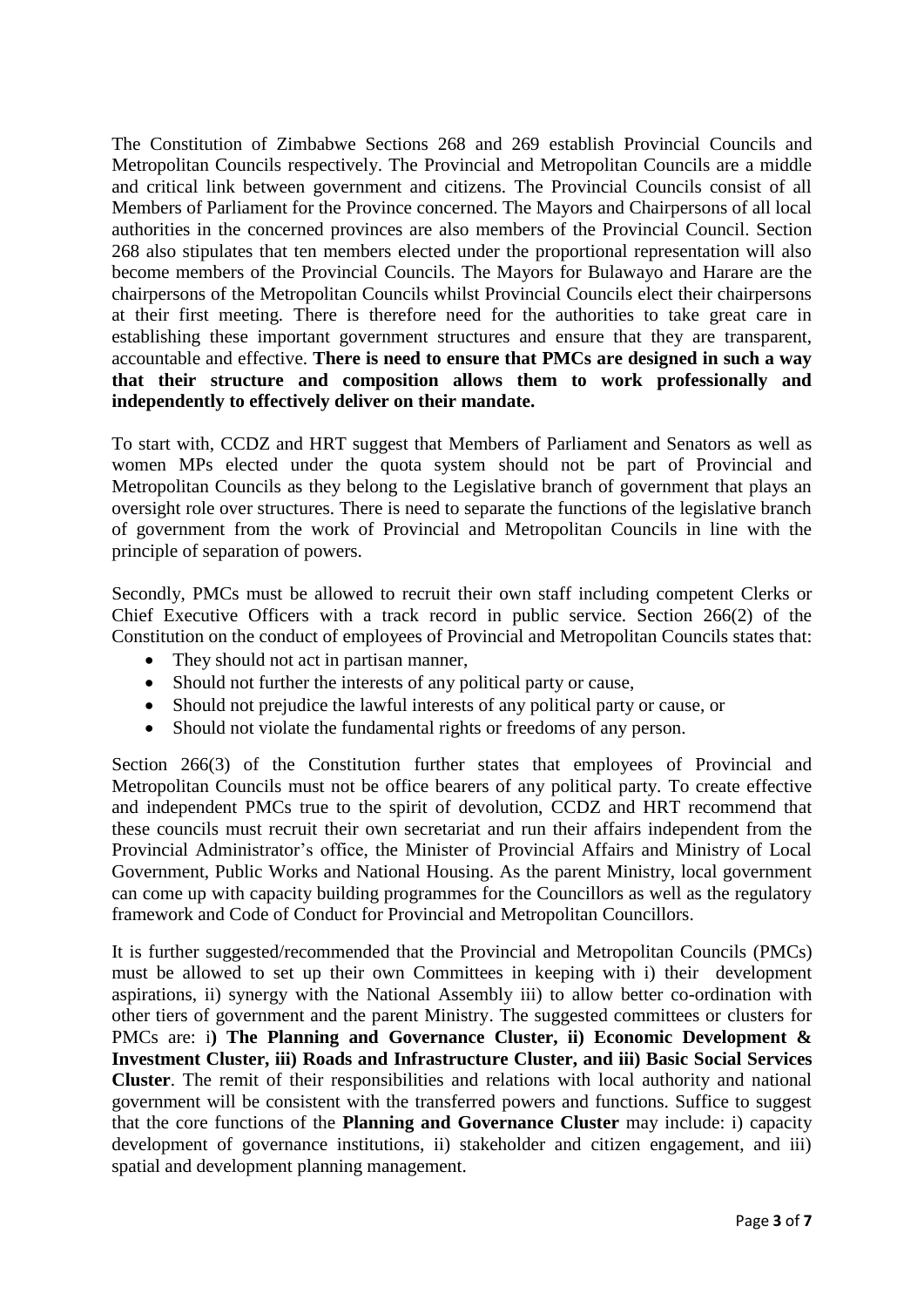## **3.0 FUNDING OF PROVINCIAL AND METROPOLITAN COUNCILS**

Section 301(3) of the Constitution of Zimbabwe states that not less than 5% of the national revenues raised in any financial year must be allocated to the province and local authorities as their share in that year. CCDZ and HRT suggest that the devolution act being crafted by the Ministry of Local Government, Public Works and National Housing must provide for the establishment of a Revenue Distribution Committee /Commission with members appointed either on a proportional representation of Parliamentarians or mixture of central government, Provincial and Metropolitan Councils and local authorities. This Commission would consider annual revenue projections and determine the percentage allocations to provincial and local authorities based on such factors as the development needs and priorities, population size, national development goals and priorities etc.

We further recommend that the formulae or criteria in the allocation of funding and percentages to the provinces (PMCs) must be clearly spelled out in the devolution legislation being crafted by the Ministry of Local Government, Public Works and National Housing instead of leaving it to the whims of the Executive or other arms of government. This recommendation is made against the background of concerns regarding political and marginalisation of some regions in Zimbabwe. The other imperative for devolution is to share the national cake equally amongst Zimbabwean citizens. The new devolution policy being crafted by government must spell out the formulae for the allocation of funding to the provinces so that all the regions equally benefit from state/national resources.

## **4.0 FUNCTIONS OF PROVINCIAL AND METROPOLITAN COUNCILS**

Section 270 of the Constitution provides for functions of PMCs as follows: **i)conducting socio-economic development, coordinating implementation of government programmes, ii) promoting tourism, monitoring and evaluating the utilisation of resources in the province, and iii) implementing measures to manage and conserve natural resources found in the provinces among others**. These functions are vague and ambiguous. They are a mere framework and understandably so because the crafters of the Constitution would not have expected to specify the functions of PMCs in the Constitution for purposes of brevity. Therefore there is need for the legislation to specify the functions of PMCs in the legislation and strike a balance economic and political devolution and not just to emphasize on the economic imperatives of devolving governmental power and responsibilities to the lower tiers. There is need to specify how central government functions such as education, health, roads, electricity provision, landuse management, licensing, transport, registry etc are to be shared between central government and PMCs.

CCDZ and HRT are aware of the challenges of competency and lack of capacity for the newly established PMCs to carry out these constitutional duties. We therefore suggest that central government must provide induction and capacity building sessions, develop Code of Conduct for Councillors and monitor performance to ensure effectiveness and efficiency. Central government must put in place mechanisms to ensure that the allocated resources are used for development instead of going towards perks and other luxuries for the politicians at the local-level as we have seen with Local Councils.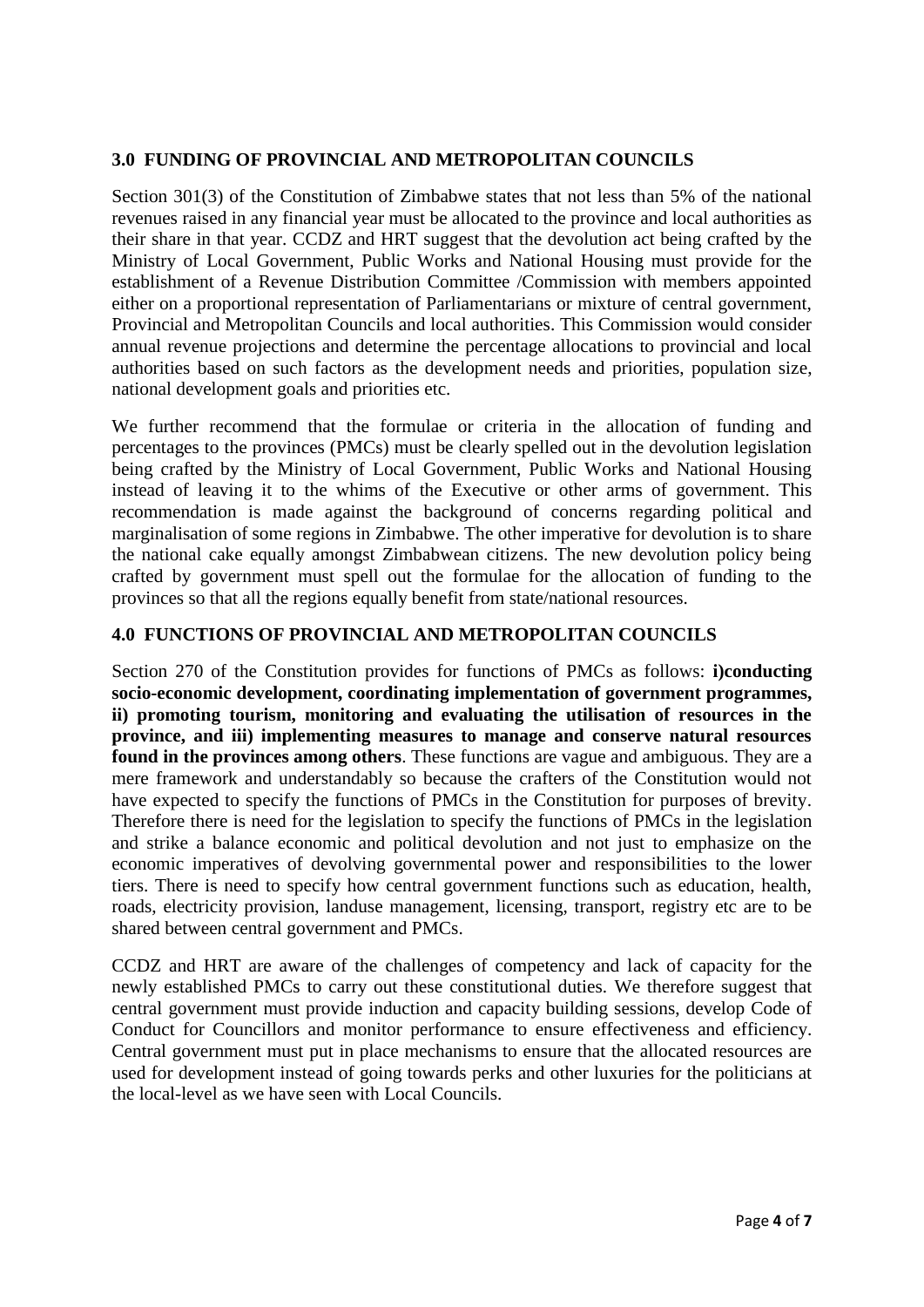#### **5.0 RELATIONSHIPS BETWEEN PMCS AND LOCAL AUTHORITIES AND CENTRAL GOVERNMENT**

The functions of PMCs and local authorities overlap to some extent. For instance, PMCs according to Section 270 of the Constitution are responsible for conserving and improving natural resources, power to exercise legislative function as well as planning and implementing social and economic development activities in areas of jurisdiction. In return, urban councils also have those responsibilities according to Section 276 of the Constitution. There is need to state whose rules or regulations will prevail. CCDZ and HRT suggest that local authorities, since they are located closer to residents should have more power with the PMCs having an oversight function. Local authorities through councillors are responsible for the day to day interaction with residents, addressing their day to day service delivery and other developmental challenges. Since they work hand in glove with residents, they must have an upper-hand than PMCs. The role of PMCs will be to ensure that local authorities deliver and that their objectives are in line with the objectives of the province.

President ED Mnangagwa appointed Ministers of State in all provinces after the July 2018 elections. To avoid a power struggle and duplication of roles between PMCs and these Ministers, we suggest that the Provincial Affairs Ministers, as representatives of the Executive can be part of the Provincial or Metropolitan Council but as ex-officio members. The Constitution clearly states that Metropolitan Councils (MCs) in Bulawayo and Harare will be chaired by Mayors whilst the Provincial Councils (PCs) in Mashonaland East, Mashonaland West, Mashonaland Central, Matabeleland North, Matabeleland South Midlands, Masvingo and Manicaland Provinces will have Chairpersons elected at the first sitting of the Provincial Councils. This structure as stipulated in the Constitution must be maintained. PMCs are elected by citizens so that they serve their developmental interests. For the sake of accountability to the electorate, we suggest that PMCs must be chaired by the elected officials rather Provincial Affairs Ministers who are political appointees.

## **6.0 SUMMARY OF OUR KEY RECOMMENDATIONS**

#### *Structure of Provincial and Metropolitan Councils:*

- The House of Assembly members and Senators must not be members of Provincial and Metropolitan Councils (PMCs) as this will compromise the oversight role that Parliament is supposed to play over these institutions. Parliament is urged to repeal the relevant Sections of the Constitution (Sections 268 & 269) to ensure that Members of Parliament, Senators & women MPs elected under the quota system are not part of PMCs in line with the doctrine of separation of powers.
- The president and deputy president of National Council of Chiefs as well as Senator Chiefs (according to Section 268 of the Constitution) must remain part of the PCs as they play a key role in communities for instance in the administration of communal land and dispute resolution.
- Metropolitan Councils must be chaired by the Mayors of Bulawayo and Harare as stated in Section 269 of the Constitution and not Provincial Affairs Ministers who are representatives of the Executive. The Mayors are elected officials and directly accountable to the electorate unlike Provincial Affairs Ministers who are political appointees.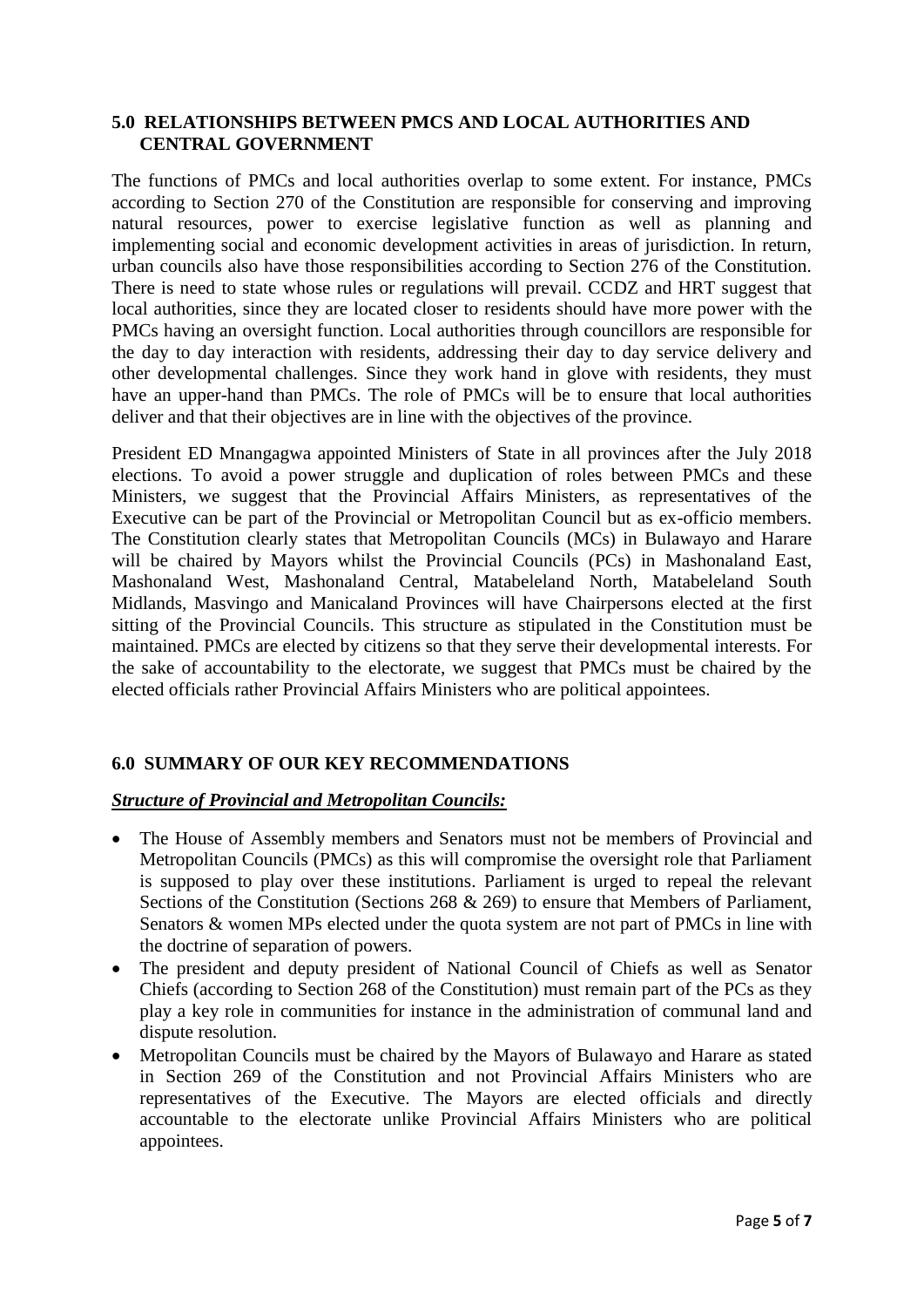- In the same vein, Provincial Councils must be chaired by elected Provincial Councillors at their first sitting after every general election as recommended in Section 272(1) of the **Constitution**
- We emphasize that Provincial Affairs Ministers must not be the Chairpersons of Provincial or Metropolitan Councils because they are representing the Executive and this will further entrench centralisation of power as opposed to devolution. There is need to separate the functions of the Provincial Affairs Ministers and Provincial Administrators from those of the Provincial Councils to avert power struggles which will stall development in the provinces.
- The Provincial and Metropolitan Councils must be made up of the following clusters/committees: **Planning and Governance Cluster, Economic Development & Investment Cluster, Roads and Infrastructure Cluster as well as Basic Social Services Cluster** to enhance their transparency, effectiveness and accountability. The governance cluster/committees must allow for meaningful citizen participation and other stakeholders in decision-making processes at provincial level.

### *Staffing/ Secretariat of PMCs:*

 To enhance their efficiency and effectiveness, the PMCs must be allowed to recruit competent Clerks and other members of secretariat with track record of public administration. The Provincial Administrators office, which directly reports to central government through the Ministry of Local government, must not provide secretariat services to PMCs to avoid centralisation of power and political interference in the operations of PMCs.

#### *Devolution Legislation*

- The process of crafting devolution legislation (Act of Parliament) must be participatory and time-bound. The Ministry of Local Government, Public Works and National Housing tasked with the responsibility of originating the devolution bill must allow other stakeholders to give their views for inclusion in this important piece of legislation. The Parliamentary Portfolio Committee on Local Government, Public Works and National Housing must ensure that when the Bill is introduced in Parliament it conforms to the principles of participatory, democratic, inclusive, transparent and accountable local governance. It is our expectation that the Portfolio Committee will convene public hearings at provincial and district level to allow members of the public to comment and give input into the Provincial and Metropolitan Councils bill.
- The crafting of the Provincial and Metropolitan Councils bill and its adoption by Parliament and presidential assent must be done expeditiously no later than  $31<sup>th</sup>$  January 2019 to allow elected Provincial & Metro Councillors to take oath of office by  $1<sup>st</sup>$  March 2019.
- The new legislation being crafted by government must provide a framework for the recall of non-performing Provincial Councillors and disciplining those that are found guilty of abusing public resources.

## *Funding of Provincial and Metropolitan Councils:*

 We suggest that the legislation on devolution being crafted by the Ministry of Local Government, Public Works and National Housing must provide for the establishment of a